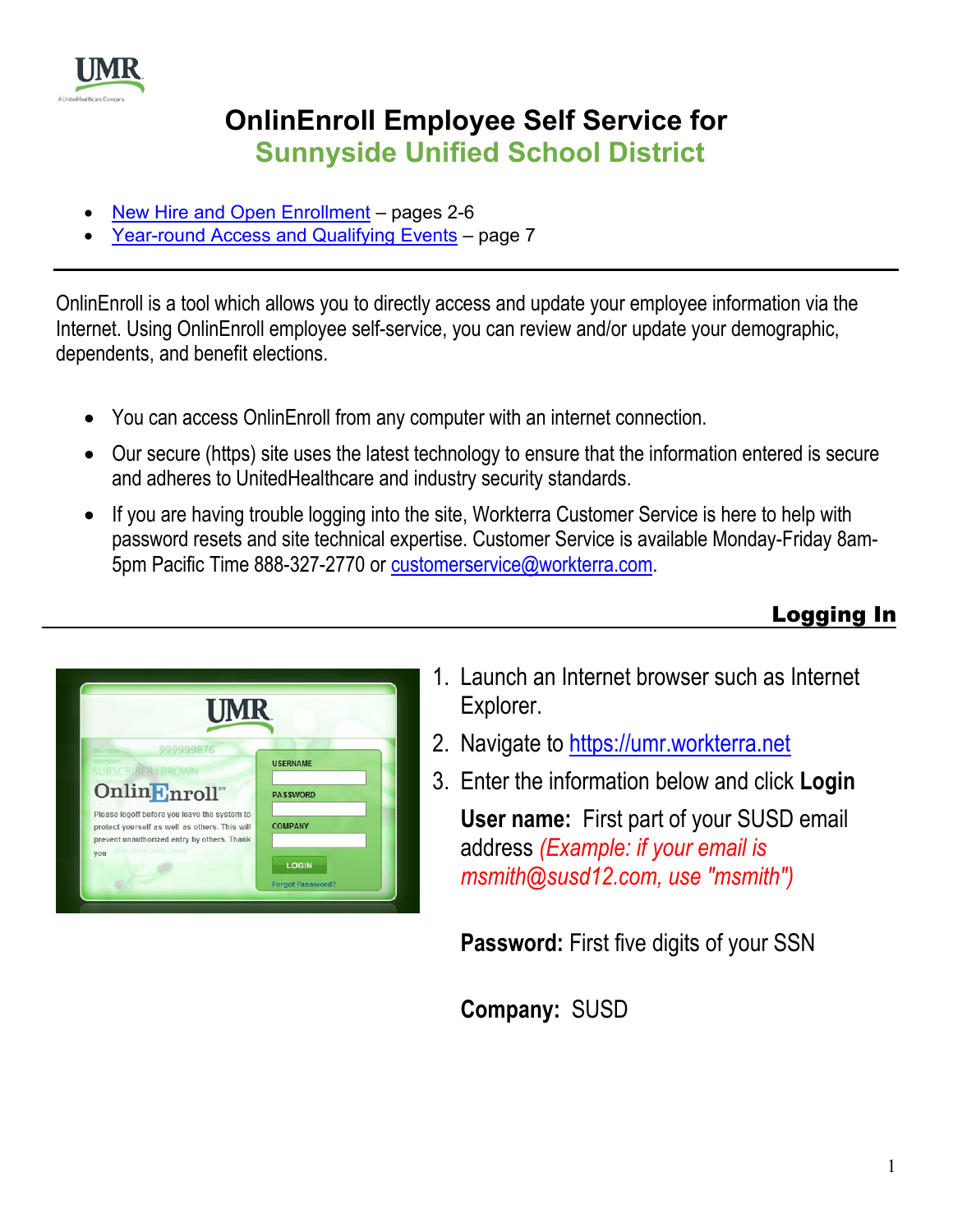

### Employee Usage Agreement and Legal Agreement

| <b>Agreement Acceptance</b>                                                                                                                           |                 |  |  |
|-------------------------------------------------------------------------------------------------------------------------------------------------------|-----------------|--|--|
| <b>f</b> Instructions<br>Please click on each of the links below to review and accept the agreements before proceeding through the enrollment tunnel. |                 |  |  |
| <b>Employee Usage Agreement</b>                                                                                                                       | Legal Agreement |  |  |

Please read and accept the Employee Usage Agreement and Legal Agreement

Welcome Page

Please Read your Welcome Page Information and select **Continue**



### Change Password

Please provide your security questions and answers as well as update your password. When finished select **Save & Continue.** 

Please note your password must be:

- Password must be a minimum of 8 characters.
- Password must contain at least one numeric digit.
- Password must contain at least one special character.
- Password must contain at least one UPPERCASE letter.

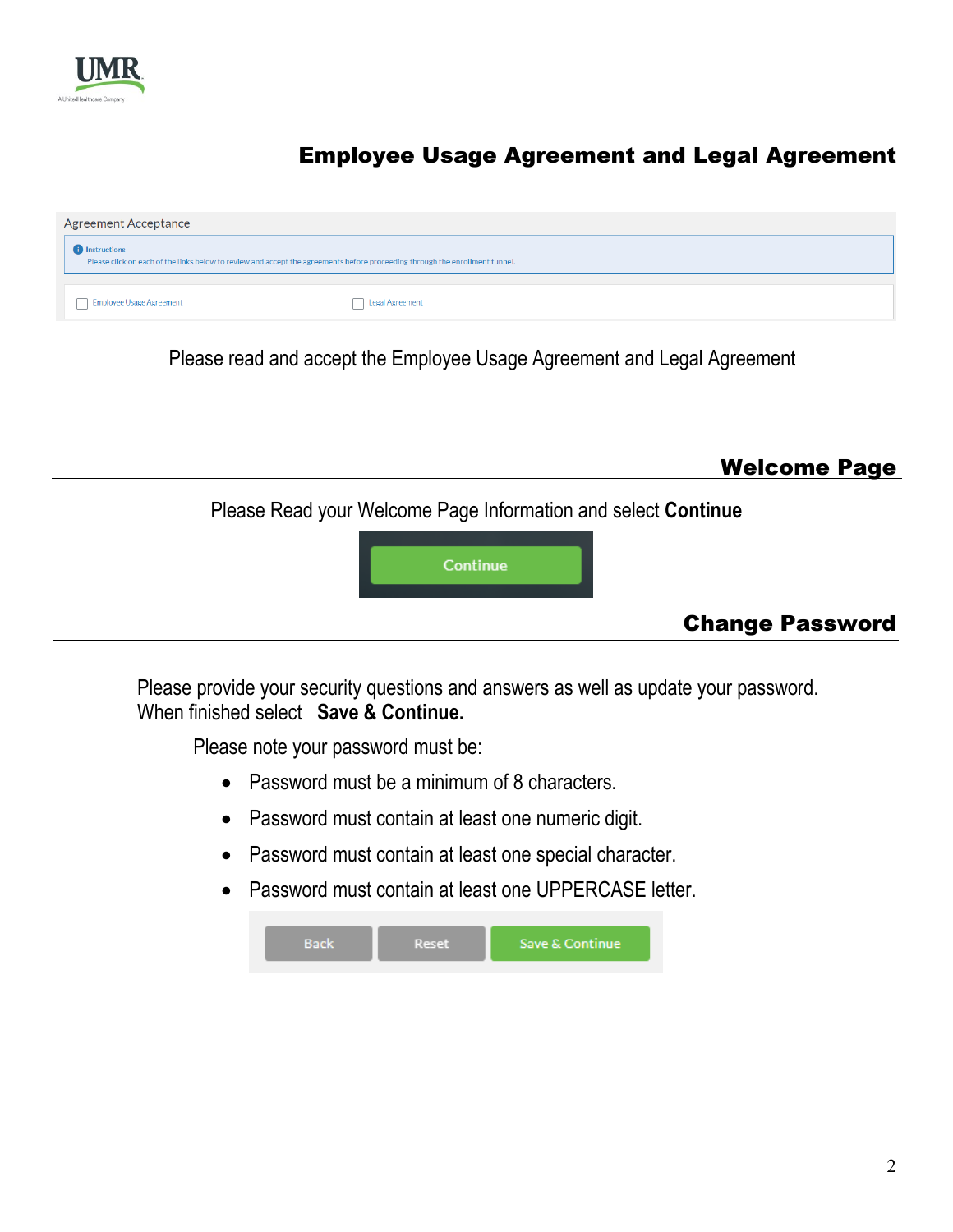

You will have an opportunity to review, add, or update your spouse, domestic partner or child information, as well as, your emergency contact Information on the next few pages.

Please note: Grayed out fields are considered "review only" fields. Please contact your HR administrator if any changes are needed to these fields.

Please ensure that all dependents that you would like to cover across any benefit (Medical, Dental, Spouse Life, Child Life, etc…) are entered within these pages.

| To add a spouse or child, click Add. The Add Spouse/ Add Child screen will open for you to enter their demographic<br>information (required data is marked with a red indicator). |              |                                                                                                                                 |  |  |  |
|-----------------------------------------------------------------------------------------------------------------------------------------------------------------------------------|--------------|---------------------------------------------------------------------------------------------------------------------------------|--|--|--|
| Spouse<br><b>Add Dependent</b>                                                                                                                                                    |              | Child<br><b>Add Dependent</b>                                                                                                   |  |  |  |
|                                                                                                                                                                                   |              | Back Continu                                                                                                                    |  |  |  |
|                                                                                                                                                                                   |              | Click Save & Continue. If you have multiple children, select "Add Another Child" adding them one at a time and click "Save &    |  |  |  |
| Continue" once all are added.                                                                                                                                                     |              |                                                                                                                                 |  |  |  |
|                                                                                                                                                                                   |              |                                                                                                                                 |  |  |  |
|                                                                                                                                                                                   |              | If you do not have a spouse, domestic partner or child, click Continue to proceed to the next page.                             |  |  |  |
|                                                                                                                                                                                   |              |                                                                                                                                 |  |  |  |
| enter a "yes" in the Disabled child field.                                                                                                                                        |              | For Disabled Children, please ensure that you classify the child as a "Disabled Child" in the Child relationship box as well as |  |  |  |
| Child Relationship *                                                                                                                                                              |              |                                                                                                                                 |  |  |  |
| Natural child                                                                                                                                                                     | $\checkmark$ |                                                                                                                                 |  |  |  |
|                                                                                                                                                                                   |              |                                                                                                                                 |  |  |  |
| <b>Health Details</b>                                                                                                                                                             |              |                                                                                                                                 |  |  |  |
|                                                                                                                                                                                   |              |                                                                                                                                 |  |  |  |
| <b>Disabled Child</b>                                                                                                                                                             |              |                                                                                                                                 |  |  |  |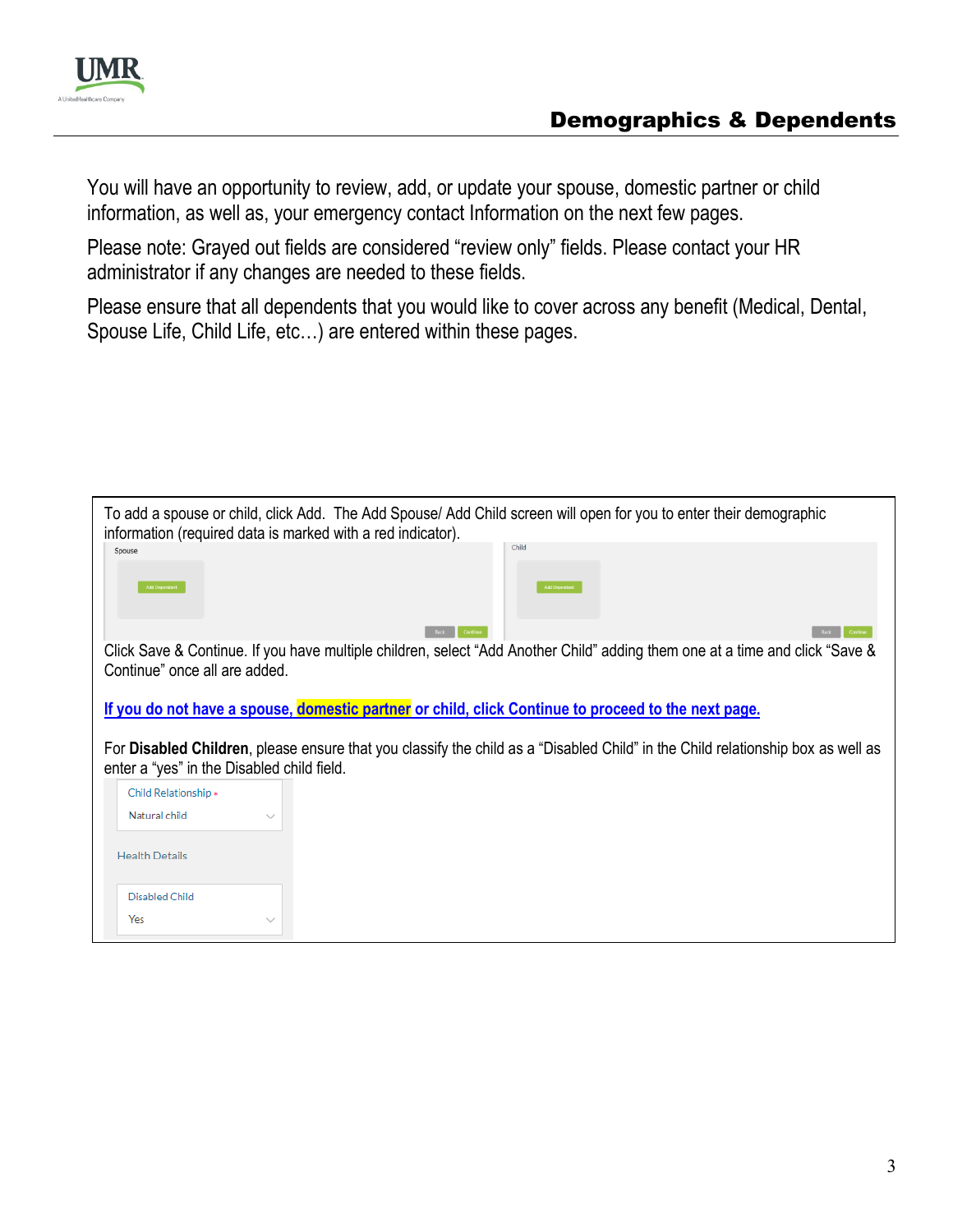

Follow the steps below to enroll in your benefit plans.

If you do not wish to enroll and would prefer to decline the benefit, select "Waive this benefit".

Please note that the following are available for additional information to assist you in choosing your benefits.

- Compare Plan Click the Compare Plan box under each plan to open up a side-by-side comparison of the plans offered to you
- Additional Tools
	- $\circ$  Learn about your Health benefits This houses links to the plan summaries
	- $\circ$  Forms Library This houses links to additional benefit information

| <b>&amp;</b> Medical                                                                                                                                                                                                           | Step 1: Go to the plan you would like to enroll in. | $\vee$                                                                                   |  |  |  |
|--------------------------------------------------------------------------------------------------------------------------------------------------------------------------------------------------------------------------------|-----------------------------------------------------|------------------------------------------------------------------------------------------|--|--|--|
| Medical benefits are designed to support the cost of medical services for the employees and the elected dependents. These benefits provide protection to the employees against the medical care costs. Dental and Vision healt |                                                     |                                                                                          |  |  |  |
| Waive<br>Click to waive Medical benefit                                                                                                                                                                                        |                                                     | <b>Compare Plans</b><br><b>Additional Tools</b>                                          |  |  |  |
| <b>Blue Shield HMO</b><br>Step 2: Select your covered<br>Effective Date: 12/01/2017<br>members that you would like<br>to enroll in the plan                                                                                    |                                                     |                                                                                          |  |  |  |
| <b>Eligible Members</b>                                                                                                                                                                                                        | <b>Total Cost</b>                                   |                                                                                          |  |  |  |
| V Test Test<br>Employee                                                                                                                                                                                                        | <b>Employer Cost</b>                                | \$50.00/Semi-monthly                                                                     |  |  |  |
| $\bigcap$ S test<br>Spouse                                                                                                                                                                                                     |                                                     |                                                                                          |  |  |  |
| Natural child<br>$\Box$ test test                                                                                                                                                                                              | <b>Employee Cost</b>                                | \$249.72/Semi-monthly                                                                    |  |  |  |
| (b) Watch Video<br>$\bigstar$ Brochure                                                                                                                                                                                         |                                                     | Step 3: Click on the "Enroll Now"<br>button to save the enrollment.<br><b>Enroll Now</b> |  |  |  |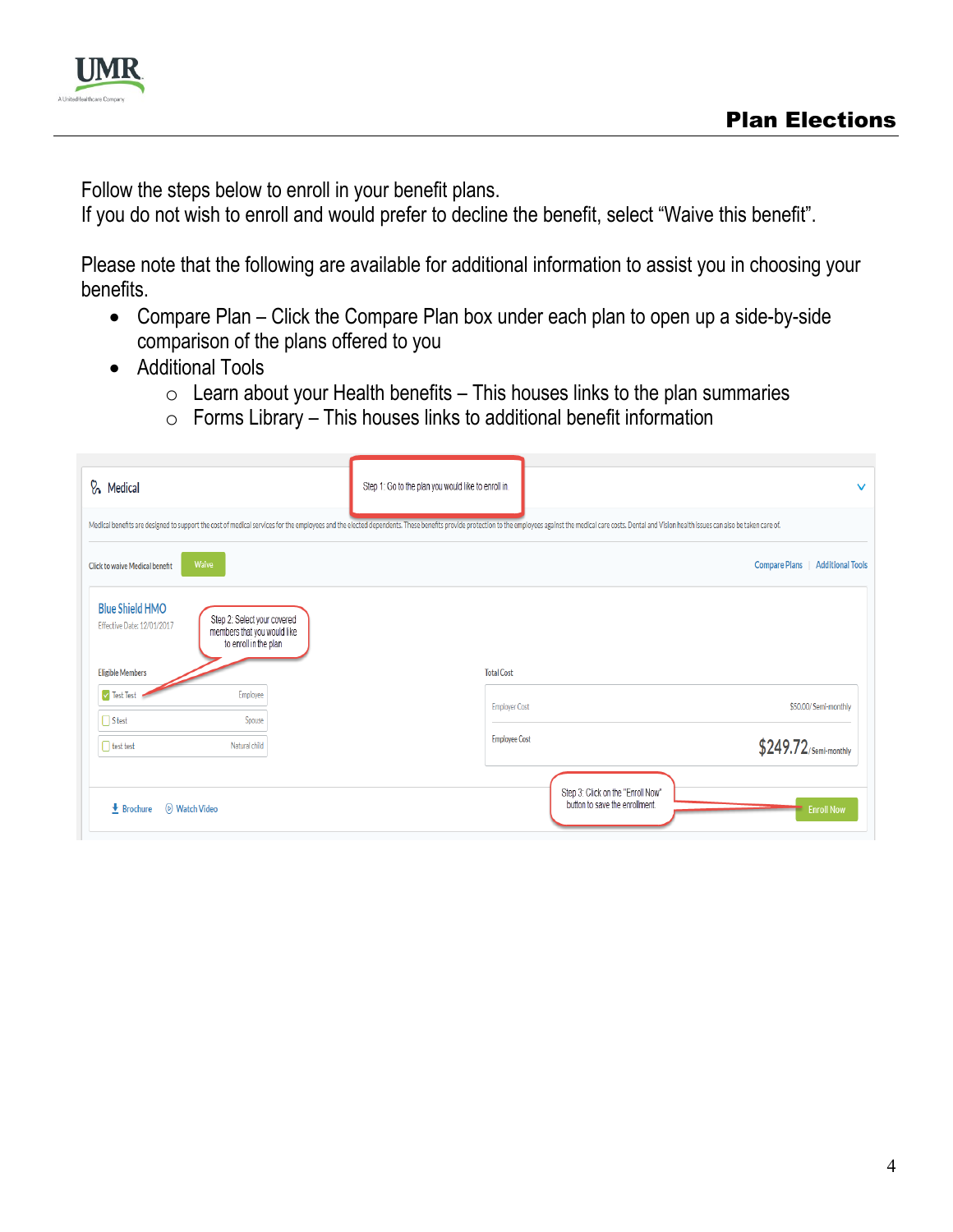

#### Please be sure to use only the navigational buttons provided within the tool. **Do not use your browser's back button**.

You can navigate into previous pages using these three options:

- 1. The slide out menu bar will allow you to move back to any page that you have previously visited
- 2. To revisit a plan you may click on the benefit plan listed in the election summary
- 3. Use the back button provided by the tool

| $\boxed{02}$                 |                                                                                                                                                 | <b>A</b> From Your Pocket                 | Welcome - Test EBS (Employee)                                     |
|------------------------------|-------------------------------------------------------------------------------------------------------------------------------------------------|-------------------------------------------|-------------------------------------------------------------------|
| $\boxed{03}$                 | Dependent Care FSA is a great way to pay for Dependent Care expenses (i.e. qualimed uay<br>000 per household to be deducted on a pre-tax basis. |                                           | le reducing your taxable income. You can elect to set aside up to |
| $\omega$                     |                                                                                                                                                 |                                           | Minimize                                                          |
| 05                           | 2017 Flexible Spending - Dependent Care<br>Effective Date: 01/01/2018                                                                           |                                           |                                                                   |
| $\boxed{06}$                 | <b>Yearly Coverage:</b>                                                                                                                         | <b>Total Cost</b><br><b>Employee Cost</b> | $$0.00$ /Per pay period                                           |
| $\boxed{07}$                 |                                                                                                                                                 |                                           |                                                                   |
| 08                           |                                                                                                                                                 |                                           | <b>Enroll Now</b>                                                 |
| $\boxed{09}$<br>$\boxed{10}$ |                                                                                                                                                 |                                           |                                                                   |
| $\boxed{11}$                 |                                                                                                                                                 |                                           | Back<br>Continue                                                  |
|                              |                                                                                                                                                 |                                           | <b>UMR</b>                                                        |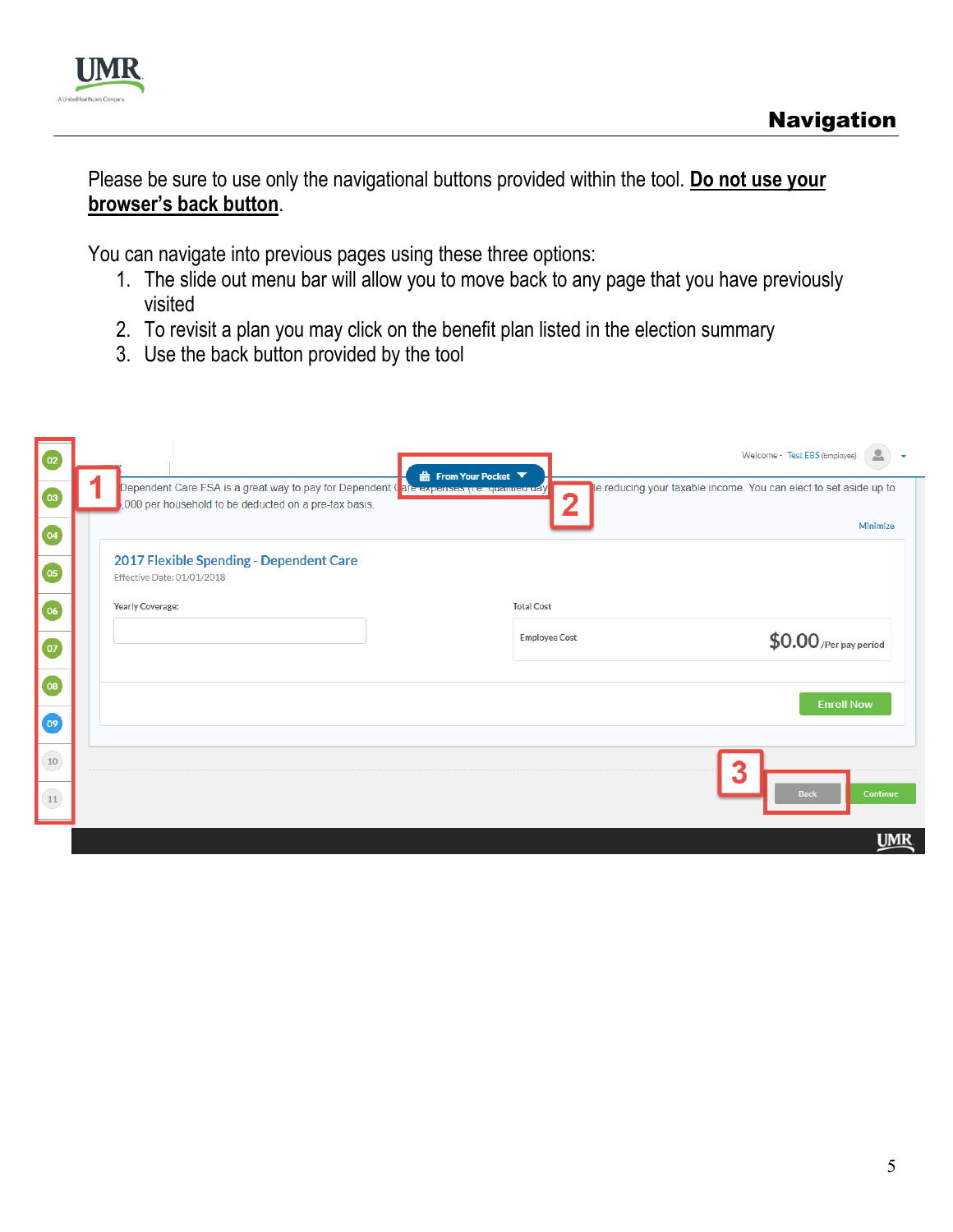

#### **Adding a new beneficiary:**

Your dependents (Spouse and children) that are already entered into OnlinEnroll will be in the beneficiary pool.

- 1. Select your first beneficiary:
	- a. To select an existing dependent as a beneficiary, select their name in the drop down
	- b. If you would like to add another beneficiary, select the applicable relationship in the drop down menu
		- i. A pop up box will appear asking for more information on your new beneficiary. Complete the fields and click done.
- 2. Enter the percentage for this beneficiary in the "percentage" field

You may also add secondary (contingent) beneficiaries by clicking on the button "Add Secondary Beneficiary"

#### **Best practices for choosing multiple beneficiaries:**

- Use whole numbers when updating the percentage
- Percentages must equal 100
	- For example: 3 beneficiaries should have the percentage of 33, 33, 34

#### **Other tips:**

- To add multiple beneficiaries click on the  $\left|+\right|$  plus sign
- To remove a beneficiary, click on the  $\boxed{m}$  delete icon to the right of the beneficiary name.
- A beneficiary should not be used twice in the same plan.
	- For instance, on the basic life plan, do not have your spouse listed twice as a primary beneficiary.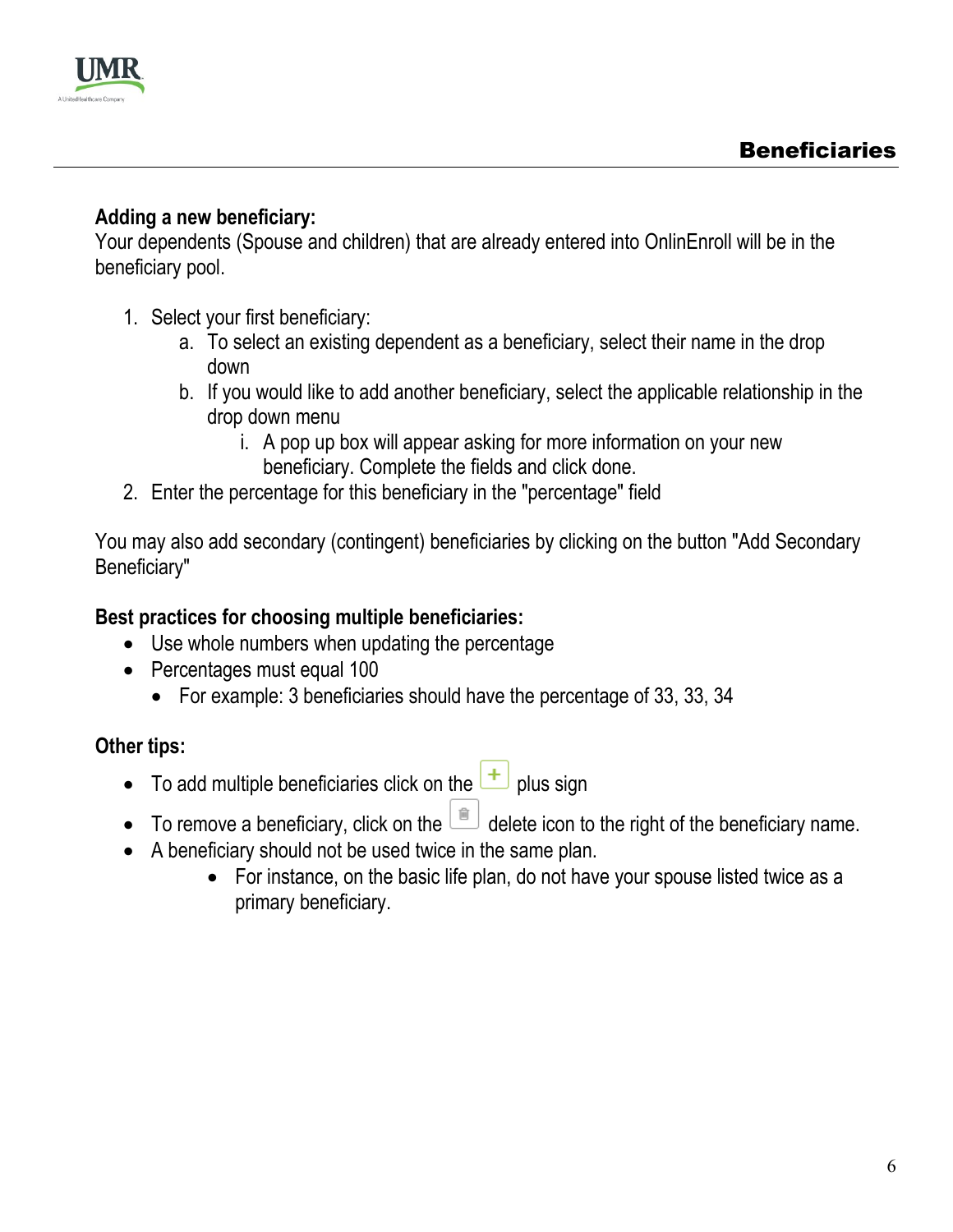

#### Completing the Enrollment Process

After completing all of your plan elections you will come to the Confirmation Page. Please review all of your elections for accuracy.

Please be sure to keep a copy of the confirmation statement for your records by clicking on the PDF button to download save & print

After you have clicked on finish, you will be taken to your Employee Home Page. Your enrollment process is now complete.

| <b>Confirmation Statement</b>                                            |                                                                                                                          |                                                               |                                                                                                                 |                                |               |                         |  |
|--------------------------------------------------------------------------|--------------------------------------------------------------------------------------------------------------------------|---------------------------------------------------------------|-----------------------------------------------------------------------------------------------------------------|--------------------------------|---------------|-------------------------|--|
|                                                                          |                                                                                                                          |                                                               |                                                                                                                 |                                |               | $\boxed{6}$             |  |
|                                                                          | <b>Test Test</b><br>Date of Birth<br>January 1, 1985 (32 years)<br>Social Security Number<br>XXXXX3123                   | Gender<br>Male                                                | Address<br>test<br>Щ,<br>$DC -$<br><b>USA</b>                                                                   |                                |               |                         |  |
| <b>Employee Review</b>                                                   | <b>EMPLOYEE REVIEW</b>                                                                                                   |                                                               |                                                                                                                 |                                |               |                         |  |
| Underwriting                                                             | Status                                                                                                                   | Employment<br><b>Full Time</b>                                | <b>Location B</b><br>CA                                                                                         |                                |               |                         |  |
| Payroll                                                                  | To go directly to a specific<br>section, click on an option you<br>want to review using this panel.                      | New Field<br>3                                                |                                                                                                                 | Reason for Status Change<br>ш. |               |                         |  |
| Demographics<br>Dependent Information                                    | Current Job Title<br>$\sim$                                                                                              | <b>Job Description</b><br>$\sim$                              |                                                                                                                 | Supervisor<br>False            |               |                         |  |
| <b>Last Recent Activity</b>                                              | Officer Status<br><b>No</b>                                                                                              | Company Stock Holdings %<br>$\bullet$                         |                                                                                                                 |                                |               |                         |  |
| <b>Employee Review</b>                                                   | <b>PLAN NAME</b>                                                                                                         |                                                               | COVERAGE                                                                                                        |                                | EMPLOYER COST | <b>EMPLOYEE COST</b>    |  |
| Underwriting                                                             | $\overline{\mathbb{F}}$<br><b>BlueShield</b>                                                                             |                                                               | Test Test (Employee)<br>S test (Spouse)                                                                         |                                | \$261.06      | \$609.15                |  |
| Payroll                                                                  | <b>Blue Shield PPO</b><br>(Pre-tax)<br>Effective 12/01/2017                                                              |                                                               |                                                                                                                 |                                |               |                         |  |
| Demographics                                                             | <b>ING</b> ‰                                                                                                             |                                                               | Annual Employee Coverage - \$0.00<br>Annual Employer Coverage - \$0.00                                          |                                | \$0.00        | \$0.00                  |  |
| <b>Dependent Information</b><br><b>Last Recent Activity</b>              | <b>Flexible Spending Account</b><br>(Post-tax)                                                                           |                                                               |                                                                                                                 |                                |               |                         |  |
| <b>Current Enrollment Summary</b>                                        | Effective 12/01/2017                                                                                                     |                                                               |                                                                                                                 |                                |               |                         |  |
| <b>Future Enrollment Summary</b><br><b>Waived Benefits</b>               | <b>MetLife</b><br>Please note "Elected<br><b>Basic Life</b><br>(Post-tax)<br>is pending for EOI.<br>Effective 12/01/2017 | Coverage" is the coverage that                                | <b>Test Test (Employee)</b>                                                                                     |                                | \$0.00        | \$0.00                  |  |
|                                                                          | <b>Primary Beneficiary</b><br>(EE cost \$19.00)<br>Stest (Spouse)                                                        | Current Coverage \$20,000.00<br>Elected Coverage \$200,000.00 |                                                                                                                 | 100%                           |               |                         |  |
| <b>MetLife</b><br><b>Supp Life</b><br>(Post-tax)<br>Effective 12/01/2017 |                                                                                                                          |                                                               | <b>Test Test (Employee)</b>                                                                                     |                                | \$0.00        | \$0.30                  |  |
|                                                                          |                                                                                                                          |                                                               | Current Coverage \$20,000.00<br>Elected Coverage \$200,000.00<br>(EE cost \$19.00)                              |                                |               |                         |  |
|                                                                          | <b>Primary Beneficiary</b>                                                                                               |                                                               |                                                                                                                 |                                |               |                         |  |
|                                                                          | Stest (Spouse)                                                                                                           |                                                               |                                                                                                                 | 100%                           |               |                         |  |
|                                                                          |                                                                                                                          |                                                               | Once you have completed reviewing your elections, you<br>can click "Finish" to complete the Enrollment process. |                                |               | <b>Expertise</b> Finish |  |